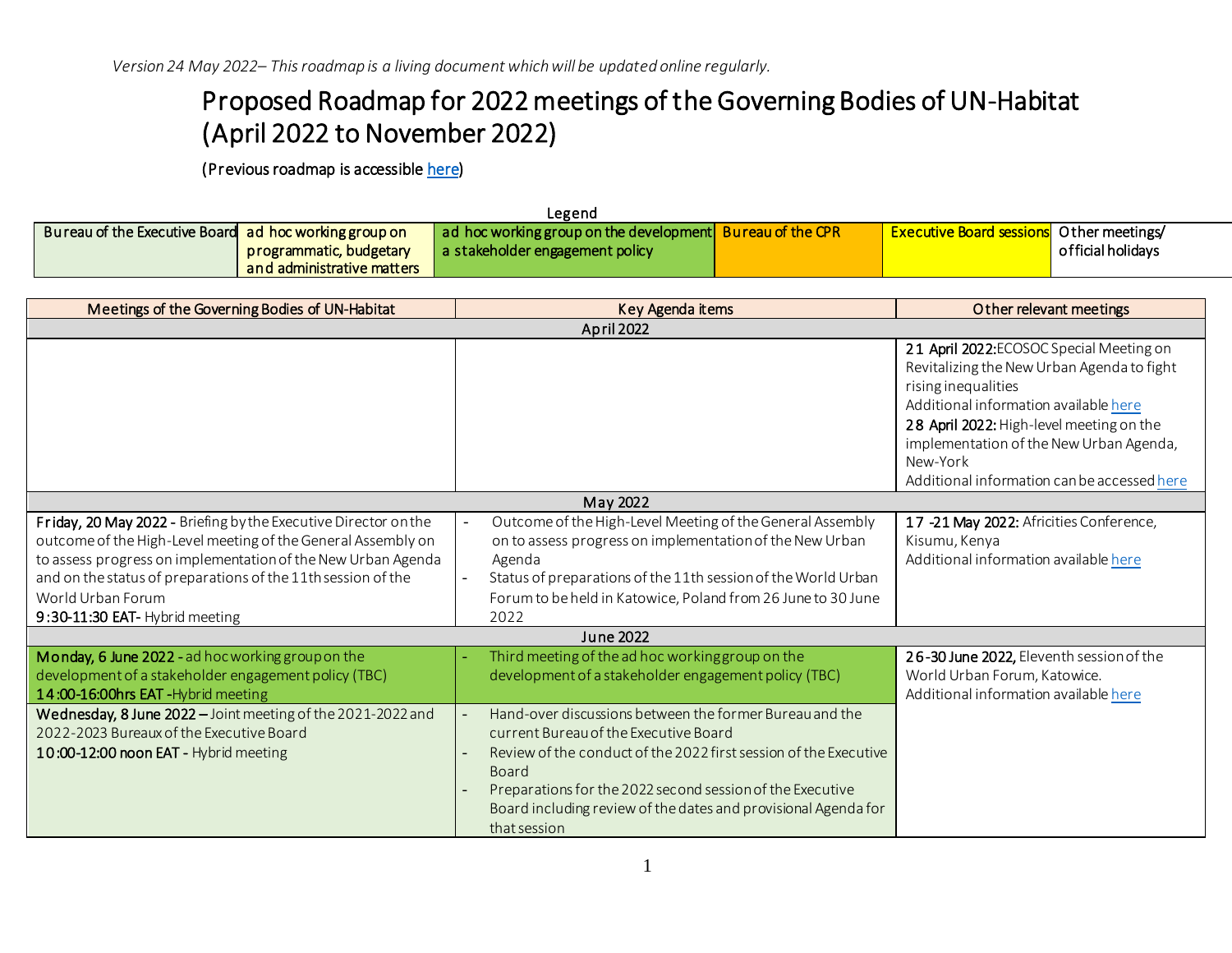*Version 24 May 2022– This roadmap is a living document which will be updated online regularly.*

| Meetings of the Governing Bodies of UN-Habitat              | Key Agenda items                                                  | Other relevant meetings                       |  |  |
|-------------------------------------------------------------|-------------------------------------------------------------------|-----------------------------------------------|--|--|
|                                                             |                                                                   |                                               |  |  |
| Wednesday 15 June 2022 - Bureau meeting of the Committee of | - Preparations for the open-ended meeting of the CPR in           |                                               |  |  |
| Permanent Representatives to UN-Habitat                     | preparations for the second session of the UN-Habitat Assembly    |                                               |  |  |
| 14:30-16:00                                                 |                                                                   |                                               |  |  |
| Wednesday 29 June 2022                                      | - Joint Bureaux meeting of the UN-Habitat Assembly, the           |                                               |  |  |
| Joint Bureaux meeting of the UN-Habitat Assembly, the       | Committee of Permanent Representatives and the Executive          |                                               |  |  |
| Committee of Permanent Representatives and the Executive    | Board (TBC)                                                       |                                               |  |  |
| Board (TBC)                                                 |                                                                   |                                               |  |  |
| 17:00-18:30 (GTM+2) Hybrid meeting                          |                                                                   |                                               |  |  |
|                                                             | <b>July 2022</b>                                                  |                                               |  |  |
|                                                             |                                                                   | 5-15 July 2022 : High-level Political Forumon |  |  |
|                                                             |                                                                   | Sustainable Development (HLPF                 |  |  |
|                                                             | August 2022                                                       |                                               |  |  |
|                                                             |                                                                   |                                               |  |  |
|                                                             | September 2022                                                    |                                               |  |  |
| Monday 12 September 2022                                    | Preparations for the 2022 second session of the Executive         | 13-27 September 2022: 77th session of the UN  |  |  |
| Bureau meeting of the Executive Board                       | <b>Board</b>                                                      | General Assembly (UNGA77)                     |  |  |
| 10:00-12:00 noon EAT - Hybrid meeting                       |                                                                   |                                               |  |  |
| Monday 12 September 2022-ad hoc working group on            | Annual report for 2021 on the strategic plan for the period       |                                               |  |  |
| programmatic, budgetary and administrative matters          | $2020 - 2023$                                                     |                                               |  |  |
| 14:30-16:30 EAT - Hybrid meeting                            | Outcomes of the 11 <sup>th</sup> session of the World Urban Forum |                                               |  |  |
| Monday 21 September 2022 - adhoc working group on the       | Fourth meeting of the ad hoc working group on the                 |                                               |  |  |
| development of a stakeholder engagement policy (TBC)        | development of a stakeholder engagement policy (TBC)              |                                               |  |  |
| 10:00-12:00 noon - Hybrid meeting                           |                                                                   |                                               |  |  |
| Wednesday 21 September 2022                                 | Financial status of UN-Habitat                                    |                                               |  |  |
| ad hoc working group on programmatic, budgetary and         | Status of the draft work programme and drat budget for 2023,      |                                               |  |  |
| administrative matters                                      | including scalability model for the Foundation non-earmarked      |                                               |  |  |
| 14:30-16:30 EAT - Hybrid meeting                            | budget                                                            |                                               |  |  |
| October 2022                                                |                                                                   |                                               |  |  |
| Wednesday 5 October 2022                                    | Normative and operational activities of UN-Habitat                | 3 October 2022: World Habitat Day             |  |  |
| ad hoc working group on programmatic, budgetary and         | Briefing on UN-Habitat engagement in countries, territories       | 31 October 2022: World Cities Day             |  |  |
| administrative matters                                      | and areas affected by conflicts and disasters                     |                                               |  |  |
| 14:30-16:30 EAT- Hybrid meeting                             |                                                                   |                                               |  |  |
| Wednesday 12 October 2022                                   | Status of the draft work programme and drat budget for 2023,      |                                               |  |  |
| ad hoc working group on programmatic, budgetary and         | includingscalability model for the Foundation non-earmarked       |                                               |  |  |
| administrative matters                                      | budget                                                            |                                               |  |  |
| 14:30 - 16:30 EAT - Hybrid meeting                          | Status of restructuring of UN-Habitat                             |                                               |  |  |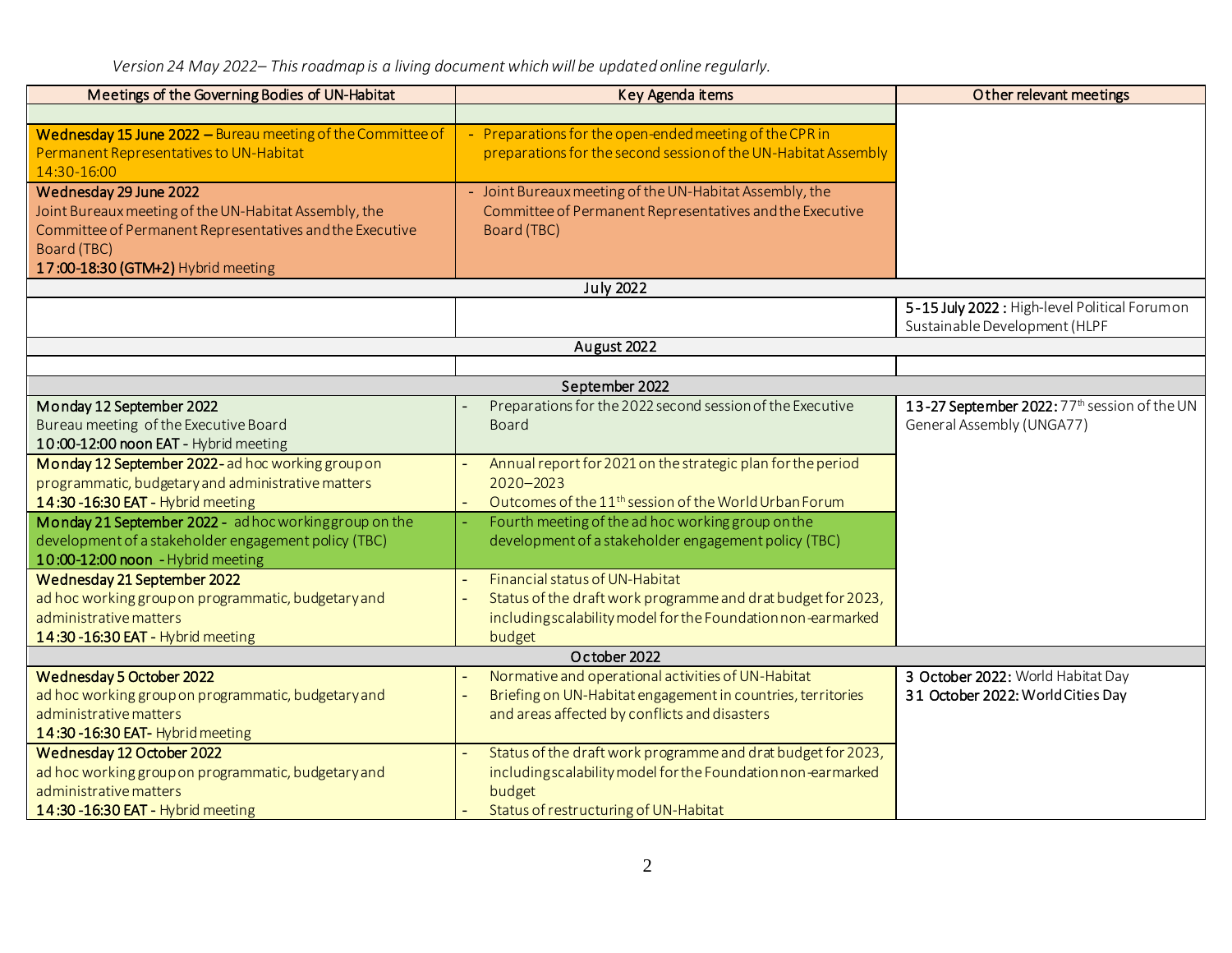*Version 24 May 2022– This roadmap is a living document which will be updated online regularly.*

| Meetings of the Governing Bodies of UN-Habitat                                | Key Agenda items                                                                     | Other relevant meetings               |
|-------------------------------------------------------------------------------|--------------------------------------------------------------------------------------|---------------------------------------|
|                                                                               | Status of UN-Habitat staffing including gender and geographical                      |                                       |
|                                                                               | balance                                                                              |                                       |
| Wednesday 10 October 2022 - ad hoc working group on                           | Informal consultations on the draft outcomes to be considered                        |                                       |
| programmatic, budgetary and administrative matters                            | by the Executive Board at its 2022 first session                                     |                                       |
| 14:30-16:30 EAT - Hybrid meeting                                              |                                                                                      |                                       |
| Tuesday 18 October 2022                                                       | Preparations for the 2022 second session of the Executive                            |                                       |
| Bureau meeting of the Executive Board                                         | <b>Board</b>                                                                         |                                       |
| 14:30-16:30 EAT - Hybrid meeting                                              |                                                                                      |                                       |
| Wednesday 19 October 2022 - ad hoc working group on                           | Informal consultations on the draft outcomes to be considered                        |                                       |
| programmatic, budgetary and administrative matters                            | by the Executive Board at its 2022 second session                                    |                                       |
| 14:30 - 17:00 EAT - Hybrid meeting                                            |                                                                                      |                                       |
|                                                                               | November 2022                                                                        |                                       |
| Monday 1 November 2022                                                        | Briefing by the Executive Director on the status of                                  | 7-18 November 2022: UN Climate Change |
| Briefing by the Executive Director                                            | preparations of the 2022 second session of the Executive                             | Conference 2022 (UNFCC COP 27)        |
| 14:30-16:30 EAT - Hybrid meeting                                              | Board                                                                                |                                       |
| Wednesday 2 November 2022 -                                                   | Informal consultations on the draft outcomes to be                                   |                                       |
| ad hoc working group on programmatic, budgetary and<br>administrative matters | considered by the Executive Board at its 2022 second session                         |                                       |
|                                                                               |                                                                                      |                                       |
| 14:30 - 16:30 EAT - Hybrid meeting                                            |                                                                                      |                                       |
| Thursday 3 November 2022 - 09:00-10:30 EAT<br>Hybrid meeting                  | Consultation by the Executive Director with the Regional<br>$\blacksquare$<br>Groups |                                       |
| Thursday 3 November 2022-11:00-12:30 EAT                                      | Consultation by the Executive Director with the Regional                             |                                       |
| Hybrid meeting                                                                | Groups                                                                               |                                       |
| Thursday 3 November 2022-14:30-16:00 EAT                                      | Consultation by the Executive Director with the Regional                             |                                       |
| Hybrid meeting                                                                | Groups                                                                               |                                       |
| Friday 4 November 2022 - 09:00-10:30 EAT                                      | Consultation by the Executive Director with the Regional<br>$\blacksquare$           |                                       |
| Hybrid meeting                                                                | Groups                                                                               |                                       |
| Friday 4 November 2022 - 11:00-12:30 EAT                                      | Consultation by the Executive Director with the Regional<br>$\mathbb{L}^2$           |                                       |
| Hybrid meeting                                                                | Groups                                                                               |                                       |
| Wednesday 9 November 2022                                                     | Informal consultations on the draft outcomes to be<br>$\sim$                         |                                       |
| ad hoc working group on programmatic, budgetary and                           | considered by the Executive Board at its 2022 second session                         |                                       |
| administrative matters                                                        |                                                                                      |                                       |
| 09:30 - 13:00 EAT - Hybrid meeting                                            |                                                                                      |                                       |
| Wednesday 9 November 2022                                                     | Informal consultations on the draft outcomes to be                                   |                                       |
| ad hoc working group on programmatic, budgetary and                           | considered by the Executive Board at its 2022 second session                         |                                       |
| administrative matters                                                        |                                                                                      |                                       |
| 14:30 - 16:30 EAT - Hybrid meeting                                            |                                                                                      |                                       |